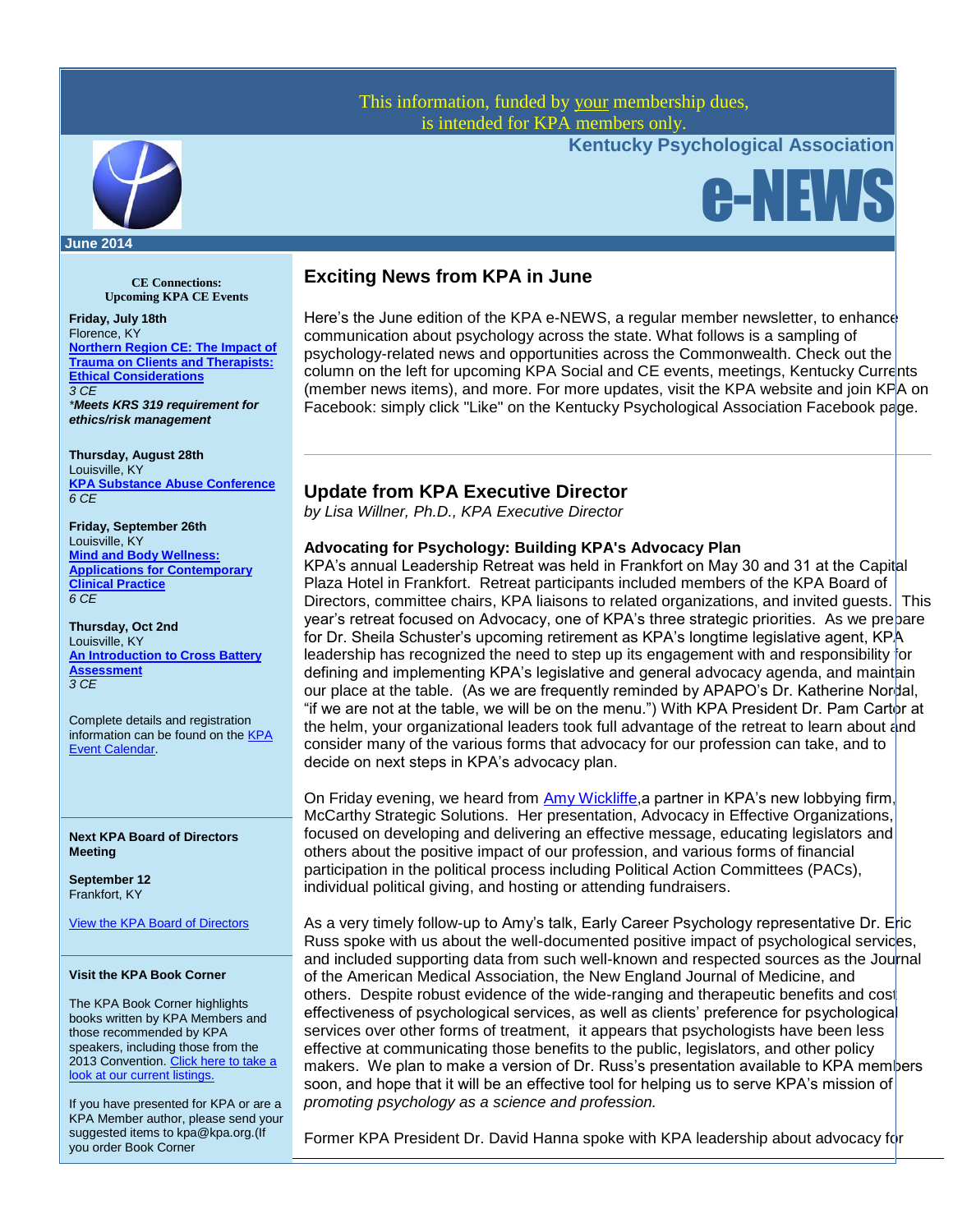recommendations or other items through Amazon, remember to access the Amazon site by clicking on the Amazon link on the KPA home page - Amazon donates a small percentage of these purchases back to KPA!)

#### **Community Bulletin Board**

A forum is available to any KPA member who would like to post information that the psychology community may find interesting or helpful or for which psychology input is requested. Visit the **Community [Bulletin Board](http://kpa.site-ym.com/forums/)** to view current messages or to post a new message.



For Psychologists By Psychologists

Endorsed by the Kentucky Psychological Association

#### **KPA Currents**

A Snapshot of Events in the Lives of KPA Members

**Dr. Sheila Schuster** received an honorary doctorate from Spalding University in Louisville on June 7, 2014. Congratulations, Sheila! [Click](http://spalding.edu/su-honors-local-leaders-honorary-doctorates/)  here to view the press rel

The APAGS Advocacy Coordinating Team has given KPAGS Representative **Hannah Combs** the "Excellence in Campus Leadership" award!

Congratulations to **Dr. Pat Pernicano** on her case study publication in the May/June edition of the Psychotherapy Networker. View her case study, "Rush to Judgment: Beware of the ADHD diagnosis", at [www.psychotherapynetworker.org](http://www.psychotherapynetworker.org/) under the "current edition".

psychology within the Executive Branch. He pointed out that the Cabinets for Health and Family Services, Justice and Public Safety, and Education and Workforce Development, as well as the Commissioners of various departments including Medicaid, reside within the Executive Branch. These bodies have direct and powerful impacts on psychologists working in a broad range of settings throughout the state. As we work to educate legislators about the value of our profession, Dr. Hanna reminds us not to limit our outreach to the Legislative Branch.

After a stimulating and thought-provoking series of presentations, KPA leaders had an opportunity to consider and discuss next steps for our evolving advocacy plan. Three major themes emerged: 1)honing our message, 2) creating opportunities for meaningful contact between KPA members and legislators/policy makers/government officials, and 3) increasing Kentucky psychologists' organized and individual political giving. All three are important and necessary steps toward the goals of raising psychology's professional profile throughout Kentucky, and improving treatment opportunities and outcomes for all Kentuckians.

You'll be hearing more over the coming months about KPA's advocacy plan, and we want to hear from you as well. I invite you to contact me, your regional or member category representatives to the KPA Board, and/or your interest section representatives to offer your perspectives and ideas on how, together, we can most effectively *promote psychology as a science and profession.*

## **KPA Annual Conference - Save the Date!**

The 2014 KPA Annual Conference will be held at the Galt House in downtown Louisville from November 6-8, 2014. The theme of this year's convention is *"Psychologists as Collaborators: Partnering to Provide Comprehensive Care"*. In order to remain current, the practice of psychology will require new ways of thinking and practicing. This paradigm shift reflects national changes in health care and an increased emphasis on interdisciplinary care. The 2014 convention will focus on ways psychologists can expand their roles and foster interdisciplinary and collaborative relationships. Convention workshops will cover a wide range of topics, including the use of telepsychology, practicing in pediatric and adult primary care settings, practicing in specialized settings such as pain management and cardiac rehab, sleep and mental health, nonsuicidal self injury, pediatric obesity, mindfulness, interdisciplinary treatment of traumatic brain injuries, as well as trauma and the body. Speakers of national renown as well as local scholars will be featured to provide an extensive breadth of expertise and varied learning opportunities. Complete details coming soon!

## **National Currents**

*by David Olson, Ph.D., KPA President-Elect* 

The role of psychology within the changing health care landscape has been a prominent issue for many state associations. The following items offer a sampling of the issues pertaining to health care as discussed by psychologists across the country.

Ohio - In Ohio, a recent state association newsletter has highlighted several psychologists presenting their first-hand experiences practicing in integrated health care systems. Practitioners involved cardiovascular health, bariatric evaluation and care, pain management, and inpatient hospital care, were featured. Among the issues addressed was the importance of educating physicians on the interrelationships between emotions, cognitions, and physical health. Interestingly, the article suggested that psychologists consider attaining APBB certification since board certification is considered an essential achievement within medicine.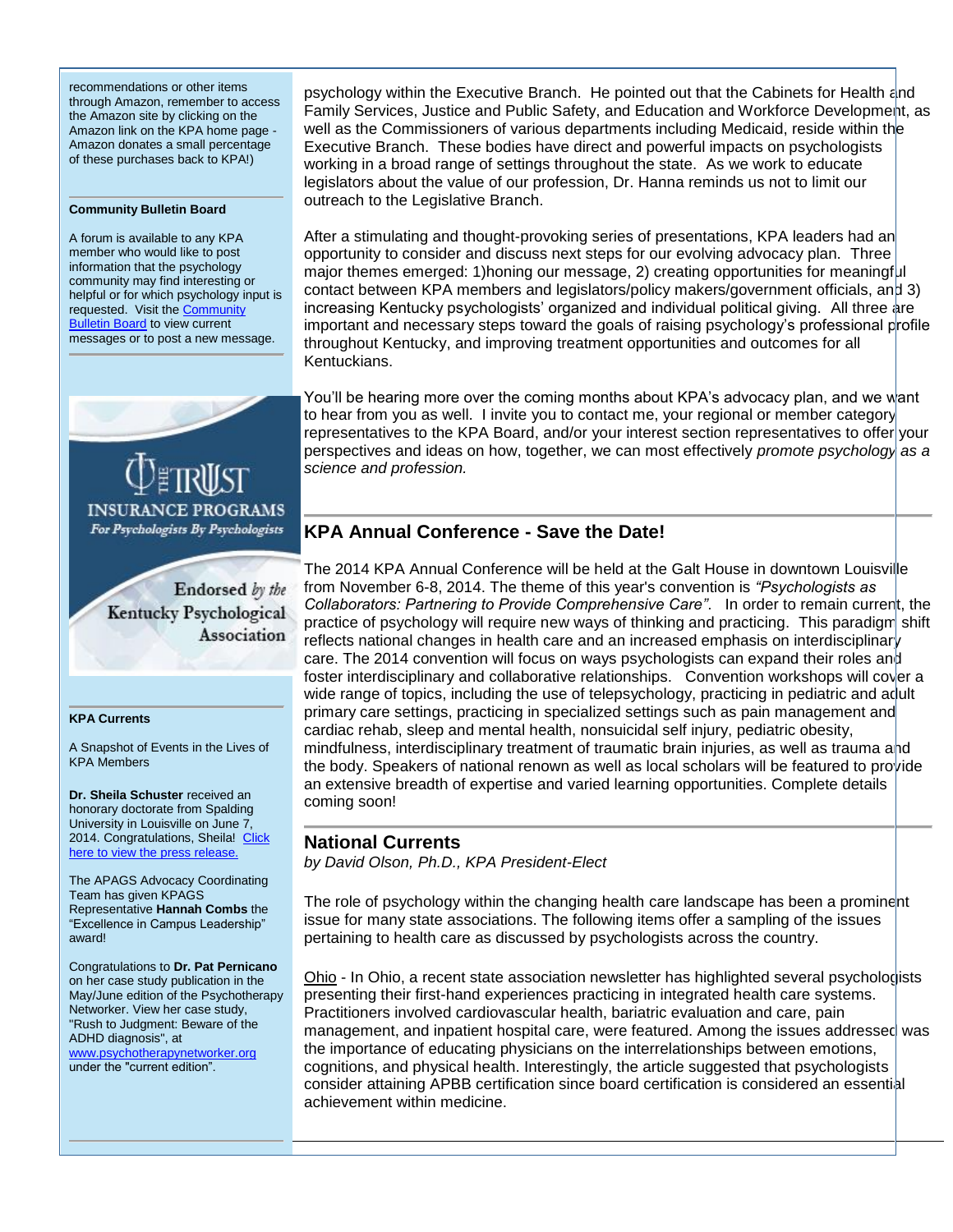#### **Members in the Media**

The following members appeared on "Let's Talk" at 970AM WGTK with fellow KPA member Stan Frager, Ph.D.

**Patrick Possel**, **Dr. rer. soc.**, 6/15: Discussed "Childhood Depression"

**Jesse Owen, Ph.D.** 6/9: Discussed "How to date your mate"

**Thomas Thornberry, M.A., M.P.A., and Erica Adams, Ph.D.** 6/8: Discussed "Chronic Pain"

**Monnica T. Williams, Ph.D.** 6/1: Discussed "Illness Anxiety Disorder"

**Janet B. Dean, Ph.D.** 5/4: Discussed "Post Traumatic Stress Disorder"

*Please send your announcements to kpa@kpa.org so that your news may be shared with the KPA membership.* 

#### **KPA Interest Sections**

Joining KPA Interest Sections is free and participation on the listservs is an exclusive member benefit. Many ideas, resources, and requests for treatment recommendations and other opportunities flow through the KPA listservs daily. Here is an excerpt from a post on the KPA Clinical listserv: "Thank you to everyone who shared their experiences with me. I was quite surprised at the variability of your responses.....Nice to have a community to call on for advice when such situations arise!" If you want to expand your resources and deepen your own sense of community within KPA, visit the KPA Interest Section webpage for instructions on how to join a KPA Interest Section.

[Interest Section Details](http://www.kpa.org/?522)  [Listserv Details](http://www.kpa.org/?page=Listservs)

#### **Join KPA and KPAGS on Facebook!**

KPA has always been an organization that works to be inclusive of all psychologists in the state. Kentucky Psychological Association is officially on the popular social networking site, Facebook.com, and currently has 378 "friends". All you need to do to join the

North Carolina - The North Carolina State Association Newsletter recently had an article which discussed societal forces which may increase the demand for psychological services, including an increase in the number of individuals with health insurance; the possibility that cost containment measures will paradoxically benefit behavioral health, due to high health costs of behavioral and lifestyle issues; and societal concerns and priorities – such as recognition of stress disorders in soldiers returning from combat and the obesity epidemic. Another article from North Carolina addressed potential benefits of integrated care for psychologists. Integrated care can expose psychologists to patents who would not seek traditional mental health treatment and may offer opportunities to see more senicrs and individuals with psychosomatic disorders and chronic illnesses. There also may be more opportunities involving disease prevention and promotion of healthy behaviors. Issues to be settled will be scope of practice issues and differing treatment philosophies. The traditional biomedical model involves medical provider assuming responsibility for course of treatment whereas behavioral health treatment involves shared responsibility between provider and client.

New York - The New York State Psychological Association has published a special issue of their newsletter devoted solely to health care reform. An interesting comment in the editor's introduction is that the future of independent practice has not been adequately addressed in current conversations regarding heath care. The issue contains articles on psychology's role in the new heath care system, a description of a psychology internship program within an integrated primary care setting, examples of interdisciplinary practices, and the research funding opportunities within the health care model.

Maryland - An article by McGrath and Postal (2013), originally published in the New Jersey newsletter, has been re-published in several state association newsletters and provides a nice overview of the looming health care changes in a question-answer format. They view the ACA as significant as the introduction of Medicare and Medicaid in terms of its impact upon psychological practice. One important aspect of the ACA is the implementation of Accountable Care Organizations. They discuss to health care delivery systems, actually not mandated by ACA, but nevertheless likely to be implemented in some form.

The Maryland Psychologist Newsletter also published a column regarding the set of guidelines for the practice of telepsychology recently published by the APA Telepsychology Task Force (2013). Telepsychology, broadly conceived, refers to the "provision of psychological services through the use of email, texting, social media, and videoconferencing. " Apparently the Veterans Administration has run a pilot program involving mental health services since 2009. The research literature indicates that a variety of disorders have been treated via videoconferencing, including PTSD, eating disorders, anxiety disorders, depression, and smoking. The licensing and regulatory requirements must be known and adhered to in relevant jurisdictions if the clinician is planning to practice outside state lines. Videoconferencing systems that seem to meet above criteria (disclaimer: please refer to most current privacy and security system information, as vendors and offers change rapidly): VIA3 (not Mac compatible), Nefsis (not Mac compatible), VSee, SecureVideo, Zoom.US, GoToMeeting, and VIDYO. The ASPPB has started granting an "Interjurisdictional Practice Certificate" (IPC; see http://www.asppb.net) that provides temporary authority to practice based on notification to that state's licensing board. To date, five states have agreed to participate in such an agreement, including Kentucky.

West Virginia - West Virginia has a licensure bill before the legislature that will add a new provider category, Licensed Psychological Practitioner, which will allow masters level psychologists to practice independently contingent upon meeting all the licensing requirements of the WV board.

### *References*

Joint Task Force for the Development of Telepsychology Guidelines for Psychologists.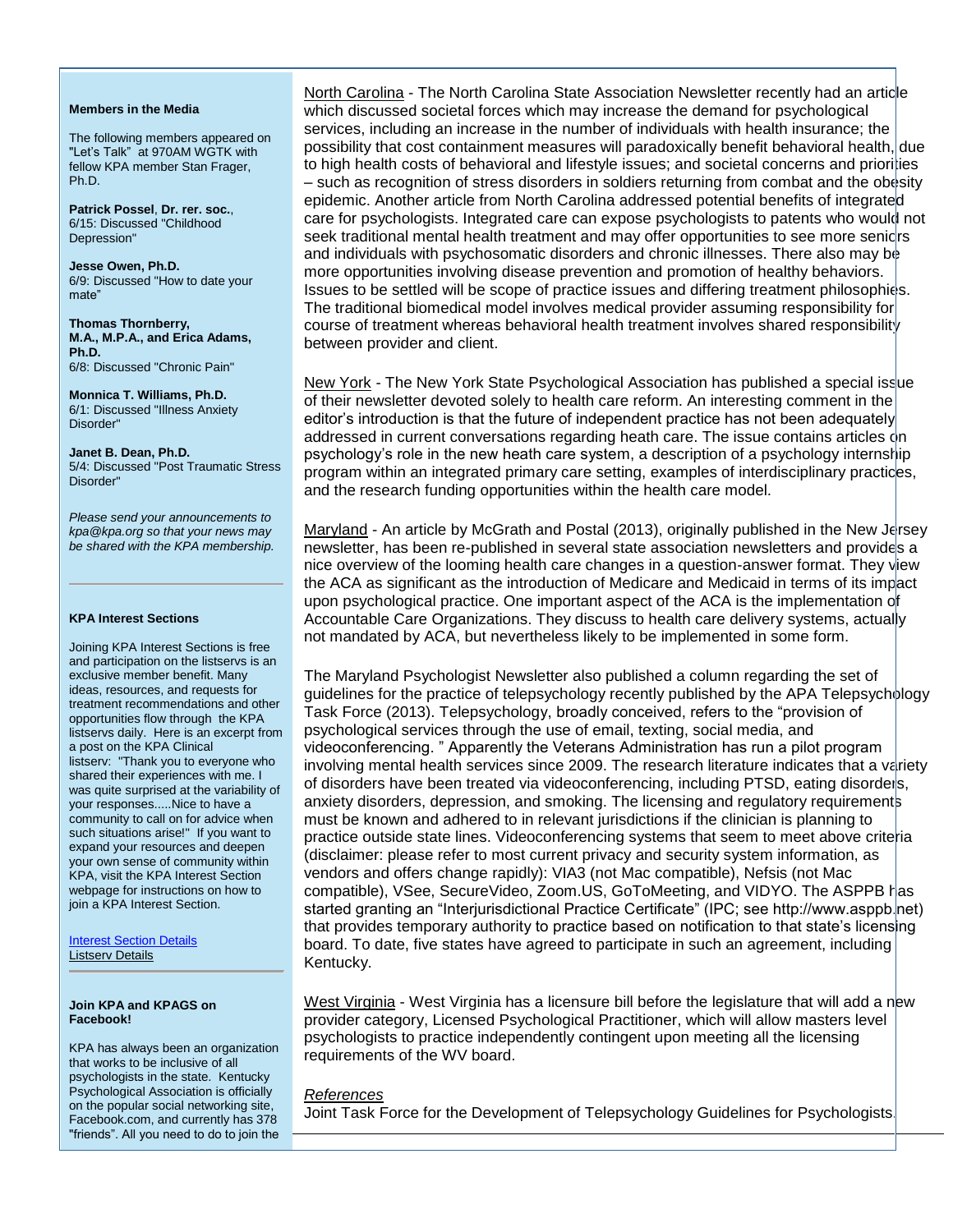Kentucky Psychological Association on Facebook is to select the "Like" button after finding our group on Facebook. Please be sure to search for "Kentucky Psychological Association "and review the KPA Social Media/Forum Policy. The KPA Graduate Students (KPAGS) are also on Facebook! Stay up to date with the latest KPAGS news and communicate with other psychology graduate students from around the state! Click here to join KPAGS on Facebook: <https://www.facebook.com/MyKPAGS>

#### **Advertise in the KPA e-Newsletter!**

The bi-monthly editions of the KPA e-Newsletter, are distributed to over 1100 KPA members. The eNewsletter is sent via blast email at the end of Feb, Apr, Jun, Aug, Oct and Dec with submissions accepted at any time. Complete information and pricing details are available on the KPA Advertising webpage.

#### **Support KPA During in 2014 via Shopping on Amazon.com**

You can support KPA when shopping on Amazon by clicking the Amazon link on the main KPA website as a first step in making purchases on Amazon.com. Up to 3% of every purchase made on Amazon when you click their link on the main KPA website benefits KPA.

#### **The Easiest Way to Accept Payments**

The Kentucky Psychological Association is pleased to offer member merchant accounts - credit and debit card processing for your practice. A merchant account provides your clients with a convenient and immediate payment option and makes it easy for them to pay you for your services. Accept payment for consultation fees, counseling sessions and insurance co-pays. With a merchant account, you can:

•Accept Visa, MasterCard, Discover & AMEX.

•Control cash flow & increase business.

•Save up to 25% off standard bank fees.

•No contract or annual fees.

•No cost to transfer services - call to compare!

(2013). Guidelines for the practice of telepsychology. *American Psychologist*, *68*, 791-800.

McGrath , R.E., & Postal, Karen. Answers to the most important questions about health care reform. *New York State Psychologist*, Vol. 25, No. 4, Fall, 2013.

## **Update from KPA Advocacy Committee**

*by Georgeann Stamper Brown, Ph.D., KPA Advocacy Committee Chair*

KPA's Advocacy Committee has been quite active this spring. In liaison with the KPA board, our lobbyist Sheila Schuster, and the McCarthy Strategic Solutions lobbying firm, we helped to support and review legislation relevant to psychologists and mental health. On March 26th, we hosted an Advocacy Day for KPA members in Frankfort. One primary goal for the Advocacy Day was to give KPA members a chance to start developing relationships with their legislators, which is going to be a major emphasis for us during the coming months. Ten KPA members attended the Advocacy Day, including members of the Advocacy Committee and KPA board. Prior to the Advocacy Day, attendees participated in a conference call to prepare them on how to talk to legislators and identified key issues relevant to psychologists that they could choose to discuss. We were able to meet with ten legislators in individual meetings, all facilitated by McCarthy Strategic Solutions. The overall feedback was positive from members, who felt like it was good to get experience with talking with legislators about issues relevant to psychology. We hope to further develop the KPA Day to be on a larger scale next year, with more members and more activities involved.

Advocacy-related issues are a priority for KPA, as we want to make sure that the concerns of psychologists and the people we serve are represented. One of the most important ways we can advocate for ourselves and others is to make sure that our voices are being heard. Legislators highly value feedback from their constituents. In light of this, we want to encourage KPA members to develop relationships with their legislators throughout the year. We are getting ready to embark on more strategic relationship building opportunities, including inviting legislators to select KPA events, inviting KPA members to attend certain political events, encouraging KPA members to invite their legislator to their workplace, encouraging KPA members to make political donations, and other opportunities. Please stay tuned for more opportunities to get involved.

# **Seeking Nominations for KPA Board Members**

Attention KPA Voting Members, it is time to nominate Officers and Board Representatives to the Kentucky Psychological Association! Nominations are being accepted for the following positions:

## **KPA Officers**

- President-Elect
- Treasurer

### **KPA Regional Representatives**

- Central
- Northern
- Greater Fayette

### **KPA Member Category Representatives**

• Early Career Psychologist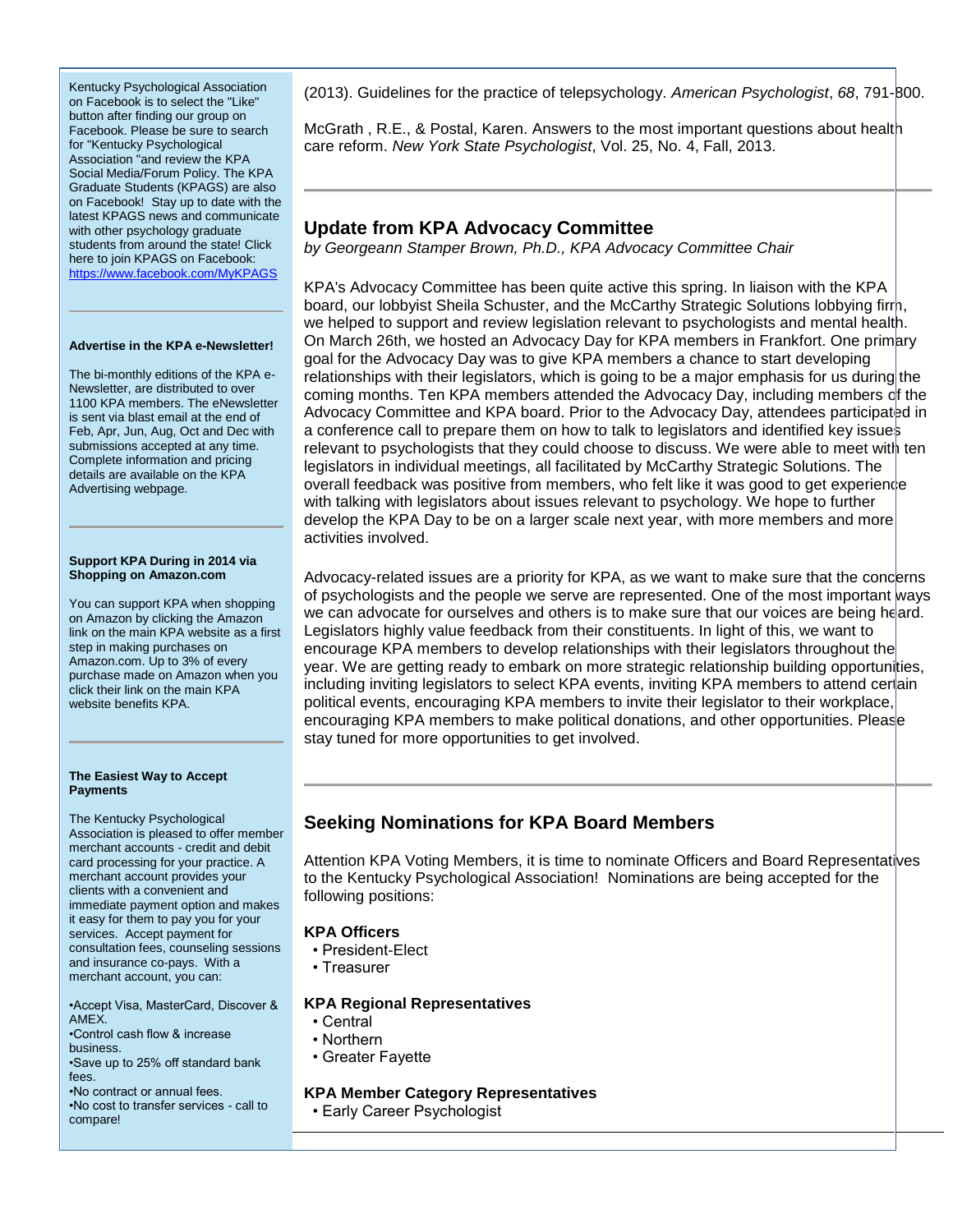The process is simple. Begin accepting payments today! Call 866- 376-0950 or visit [www.affinipay.com/kpa.](http://www.affinipay.com/kpa)

**KPA Home Study Opportunities**

Under revised KRS CE regulations, you can now earn up to 12 credits per licensure cycle for home study courses. See what KPA has to offer...

[A First Step in Understanding the](http://kpa.org/displaycommon.cfm?an=1&subarticlenbr=670)  **Affordable Care Act and Its Potential Impact on the Health and Mental Health** [of Kentuckians](http://kpa.org/displaycommon.cfm?an=1&subarticlenbr=670)

[Navigating the CPT Changes for 2013](http://www.kpa.org/?page=610)

**[KPAF Diversity Conference Home](http://www.kpa.org/general/custom.asp?page=606) Study [Courses](http://www.kpa.org/general/custom.asp?page=606)** 

[KPA Domestic Violence Home Study](http://www.kpa.org/?page=505)  [SeriesClinical Applications of](http://www.kpa.org/?page=505)  [Neuroscience Research Home Study](http://www.kpa.org/?page=505)  [Series](http://www.kpa.org/?page=505)

[Religion, Spirituality, and Clinical Practice](http://www.kpa.org/general/custom.asp?page=553)  [Webinar Home Study Series](http://www.kpa.org/general/custom.asp?page=553)

View the [KPA Home Study Page for](http://kpa.org/displaycommon.cfm?an=1&subarticlenbr=15)  [additional options.](http://kpa.org/displaycommon.cfm?an=1&subarticlenbr=15)

• Graduate Student Representative (Separate nomination for KPAGS voting members. See separate blurb for details.)

### **KPA Interest Section Representatives**

- Education & Training
- Health Psychology

**Nominations must be submitted by 5pm on July 15, 2014.** Complete details and nomination forms are located on the KPA website. Go to [www.kpa.org](http://www.kpa.org/) and follow the nominations link from the KPA Home Page. Prefer a paper nomination form? Call 502-894 0777 or send a request to [kpa@kpa.org.](mailto:kpa@kpa.org)

## **Seeking Nominations for KPAGS Representative on the KPA Board**

Attention KPAGS Members! It is time to nominate a KPAGS Board Representative to the Kentucky Psychological Association! Consider nominating yourself or a colleague. Complete details and nomination forms are located on the KPA website. Go to [www.kpa.org](http://www.kpa.org/) and follow the nominations link from the KPA Home Page.

## **New Research Network Forming**

We (Tammy Hatfield, University of the Cumberlands, Patrick Pössel, University of Louisville) are interested in forming a small research network of faculty in KY with the aim of supporting each other to boost research output. A particular goal is to connect faculty from more research-intense universities with faculty from less research-focused universities. Our general area of interest at this time is mental and physical health of abuse victims and survivors. If you are interested, please email us at [tammy.hatfield@ucumberlands.edu](mailto:tammy.hatfield@ucumberlands.edu) 

and **[patrickpossel@louisville.edu.](mailto:patrickpossel@louisville.edu)** 

## **Dissertation Research Funding Opportunity**

The American Psychological Foundation is seeking proposals for the 2014 **Annette Urso Rickel Foundation Dissertation Award for Public Policy**. This award supports dissertation research on public policy, which has the potential to improve services for children and families facing psychosocial issues such as prevention of child abuse, school programs for children with psychological issues, services for youth in the criminal justice system, healthy parenting, and math and science education, and contributing to the adoption of sound policy affecting children, youth and families.

Please see the following website for more information: [http://www.apa.org/apf/funding/rickel-foundation.aspx](http://) 

**The deadline for proposals is November 1, 2014.** 

### **The Frankfort Beat…..**

*by Sheila A. Schuster, PhD, KPA Lobbyist & Federal Advocacy Coordinator* 

**Kentucky Psychological Association** 120 Sears Ave, Ste 214 Louisville, KY 40207 502-894-0777 kpa@kpa.org www.kpa.org

The 2014 Kentucky General Assembly session ended on April 15th at midnight with a whimper and not with a bang! Left hanging while awaiting final action by the House was the Duty to Warn legislation (SB 85) which would have clarified that the "patient" referred to in the statute includes both an outpatient and an inpatient. The bill had passed the Senate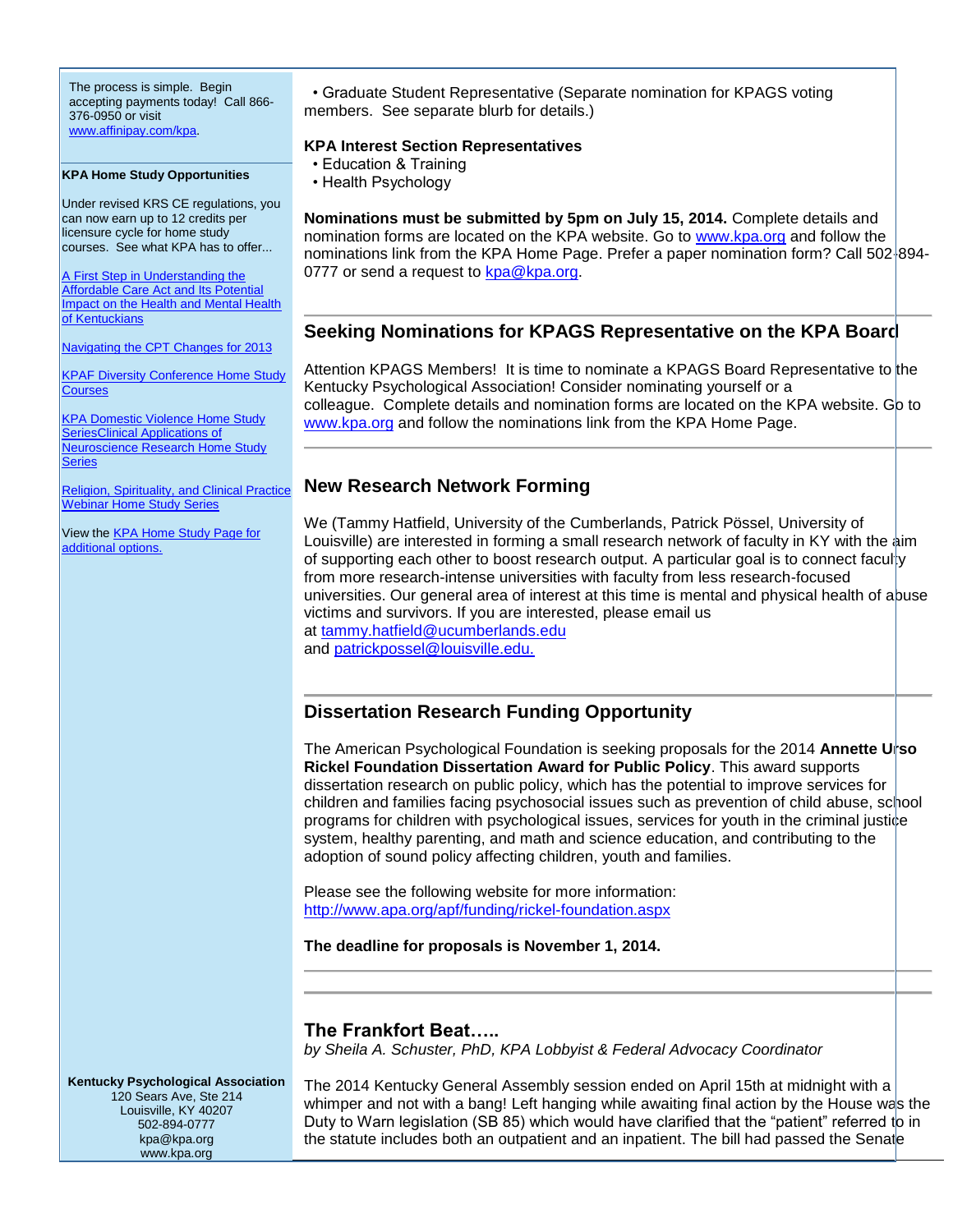without a dissenting vote and also passed the House unanimously, but with another bill attached to it, which caused the Senate to oppose the change. Feverish work by the KPA lobbying team (now including the McCarthy Strategic Solutions staff), myself and Steve Shannon from the association of community mental health centers got the bill unhooked from the amendment, but we simply ran out of time on the last day of the session. Passage of the legislation will, again, be a top priority in the 2015 KY General Assembly.

Bills which addressed licensure of other mental health professions were a mixed bag this session. The Fee-Based Pastoral Counselors, originally certified in the 1990's, were successful in becoming "KY Licensed Pastoral Counselors". The legislation retained the prohibition against psychological testing that had been in place in the earlier law. The Certified Alcohol & Drug Counselors (CADCs) were unsuccessful for the fourth time in moving from certification to licensure. With previous input from KPA, the bill does not impinge on the practice of psychologists, leaving open alcohol and drug counseling for those psychologists who have the background in education and experience to deliver these services. The CADCs will undoubtedly try again in 2015! We were surprised with a bill filed by the Licensure Board for Applied Behavior Analysts to revise their 2010 licensure law and had concerns with the language in several sections. These were communicated to the ABA Board members and changes were made in some – but not all – of the areas. The bill did not pass in 2014 and KPA has already reached out to continue our discussions with the ABA-credentialed providers to resolve our differences.

The state's biennial budget was also a mixed bag for the public sector behavioral health system. While money was put into the budget to help the CMHCs shoulder the burden of the state pension costs, state general funds for uncompensated care were cut. CMS has approved the state's plan to add substance abuse treatment for all Medicaid members and to open the behavioral health network beyond the CMHCs to include psychologists and other mental health providers in private practice. While there was much rhetoric and venom directed by some legislators toward the Affordable Care Act (ACA), the state-based Health Benefits Exchange (kynect) and Kentucky's expansion of Medicaid, there were no significant changes enacted either in budget or in legislation. No movement was made in addressing comprehensive tax reform despite the need for increased revenues, and in three separate bills, tax cuts amounting to \$29M were granted to various businesses and corporations!

Because of the health implications of second-hand smoke and psychologists' involvement in smoking cessation and in other health services, for the first time, KPA endorsed the bill mandating a statewide indoor smoking ban. The legislation had its first vote in committee, but failed to move toward passage after that initial success. KPA's legislative priorities – many of which mirror those of the KY Mental Health Coalition in supporting a number of behavioral health, human services, domestic violence and social justice bills – are posted on the website [\(www.kpa.org\)](http://www.kpa.org/).

KPA's advocacy also involves monitoring and responding to administrative regulations which come from the Executive branch and help to "fill in" and implement statutes. Advocacy by KPA was instrumental in having the new Medicaid Behavioral Health regulations modified to assure inclusion of all psychological providers licensed under  $KRS$ 319. Revised regulations have just been filed regarding the Michelle P Waiver, under which a number of psychologists provide services; we will be examining the new language closely and responding with comments to assure the optimal practice opportunities for psychologists.

Under the strong leadership of Georgeann Stamper Brown, Ph.D. as Chair of the Advocacy Committee and with our new lobbyists on board, KPA members have stepped forward to show their interest and support of our advocacy efforts. In fact, advocacy was the theme of the KPF Spring Academic Conference in March, with Dr. Jennifer Price giving some outstanding examples of advocacy on the college campus, in the classroom and in the community! If you want to get active in advocacy, please contact Gerogeann at [georgeanns@hotmail.com.](mailto:georgeanns@hotmail.com) Next up on the advocacy calendar: The **General Elections**